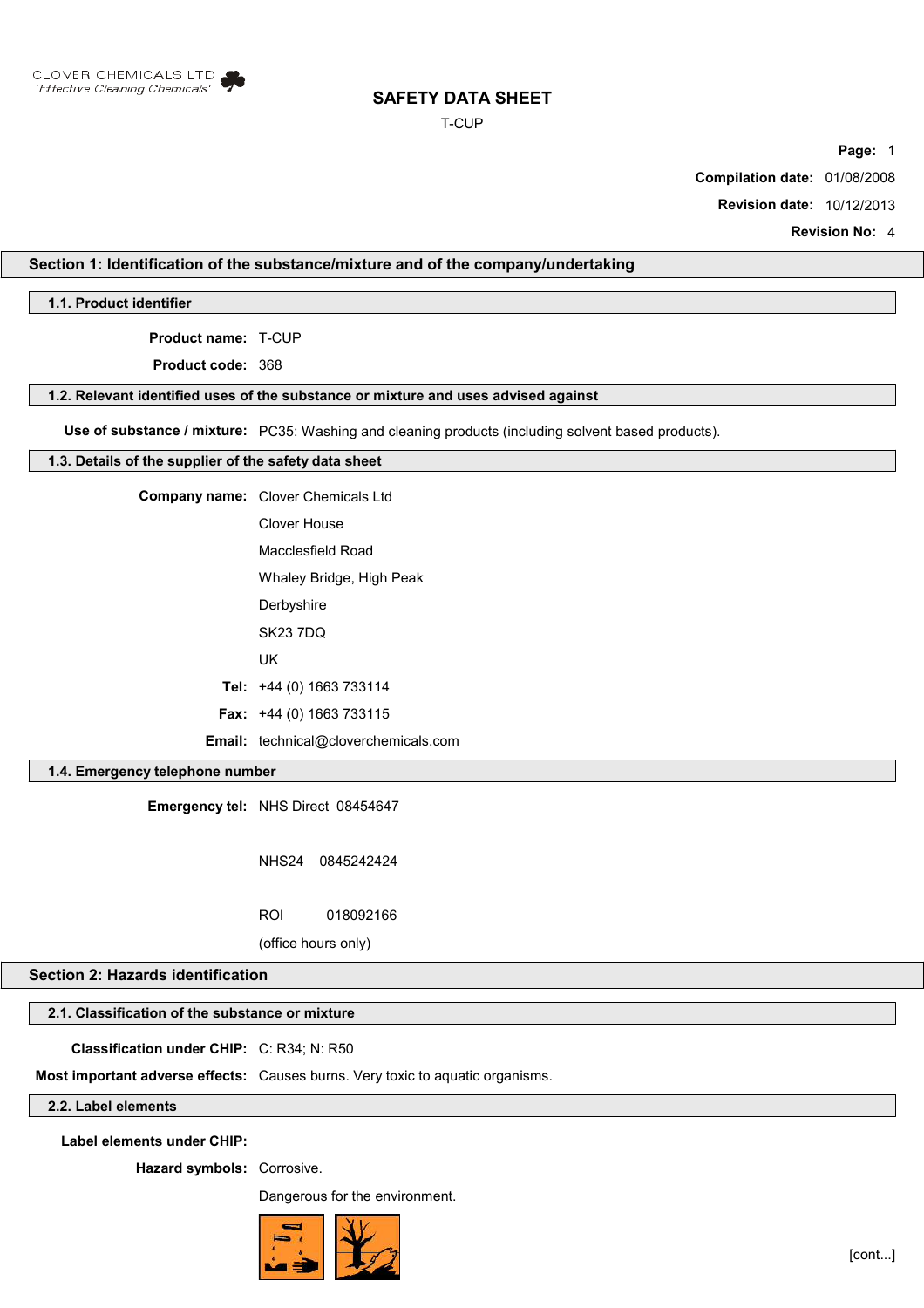T-CUP

|                    | <b>Risk phrases: R34: Causes burns.</b>                                                                        |
|--------------------|----------------------------------------------------------------------------------------------------------------|
|                    | R50: Very toxic to aquatic organisms.                                                                          |
|                    | <b>Safety phrases:</b> S1/2: Keep locked up and out of the reach of children.                                  |
|                    | S26: In case of contact with eyes, rinse immediately with plenty of water and seek medical                     |
|                    | advice.                                                                                                        |
|                    | S36/37/39: Wear suitable protective clothing, gloves and eye / face protection.                                |
|                    | S45: In case of accident or if you feel unwell, seek medical advice immediately (show the                      |
|                    | label where possible).                                                                                         |
|                    | S61: Avoid release to the environment. Refer to special instructions / safety data sheets.                     |
|                    | <b>Precautionary phrases:</b> Warning! Do not use with other products. May release dangerous gases (chlorine). |
| 2.3. Other hazards |                                                                                                                |
|                    |                                                                                                                |

**PBT:** This product is not identified as a PBT substance.

## **Section 3: Composition/information on ingredients**

**3.2. Mixtures**

#### **Hazardous ingredients:**

### SODIUM HYDROXIDE

| EINECS    | CAS                           | <sup>'</sup> Classification<br>CHIP | <sup>'</sup> Classification<br>N D | Percen. |
|-----------|-------------------------------|-------------------------------------|------------------------------------|---------|
| 215-185-5 | ר כיד<br>$1310 - 1.$<br>ے-כ ' | C: R35                              | Skin Corr.<br>1A: H314             | 10%     |

## SODIUM HYPOCHLORITE SOLUTION CL ACTIVE

| 231-668-3 | 7681-52-9 | -: R31: C: R34: N: R50 - | Skin Corr. 1B: H314; Aquatic Acute 1: | l-10% |  |
|-----------|-----------|--------------------------|---------------------------------------|-------|--|
|           |           |                          | ' H400: -: EUH031                     |       |  |

### **Section 4: First aid measures**

### **4.1. Description of first aid measures**

**Skin contact:** Wash immediately with plenty of soap and water. Remove all contaminated clothes and footwear immediately unless stuck to skin. Drench the affected skin with running water for 10 minutes or longer if substance is still on skin. Transfer to hospital if there are burns or symptoms of poisoning.

- **Eye contact:** Bathe the eye with running water for 15 minutes. Transfer to hospital for specialist examination.
	- **Ingestion:** Wash out mouth with water. If conscious, give half a litre of water to drink immediately. Transfer to hospital as soon as possible.

## **4.2. Most important symptoms and effects, both acute and delayed**

**Skin contact:** Severe burns may occur.

**Eye contact:** Corneal burns may occur. May cause permanent damage.

**Ingestion:** Corrosive burns may appear around the lips. Nausea and stomach pain may occur.

**Delayed / immediate effects:** Immediate effects can be expected after short-term exposure.

**Page:** 2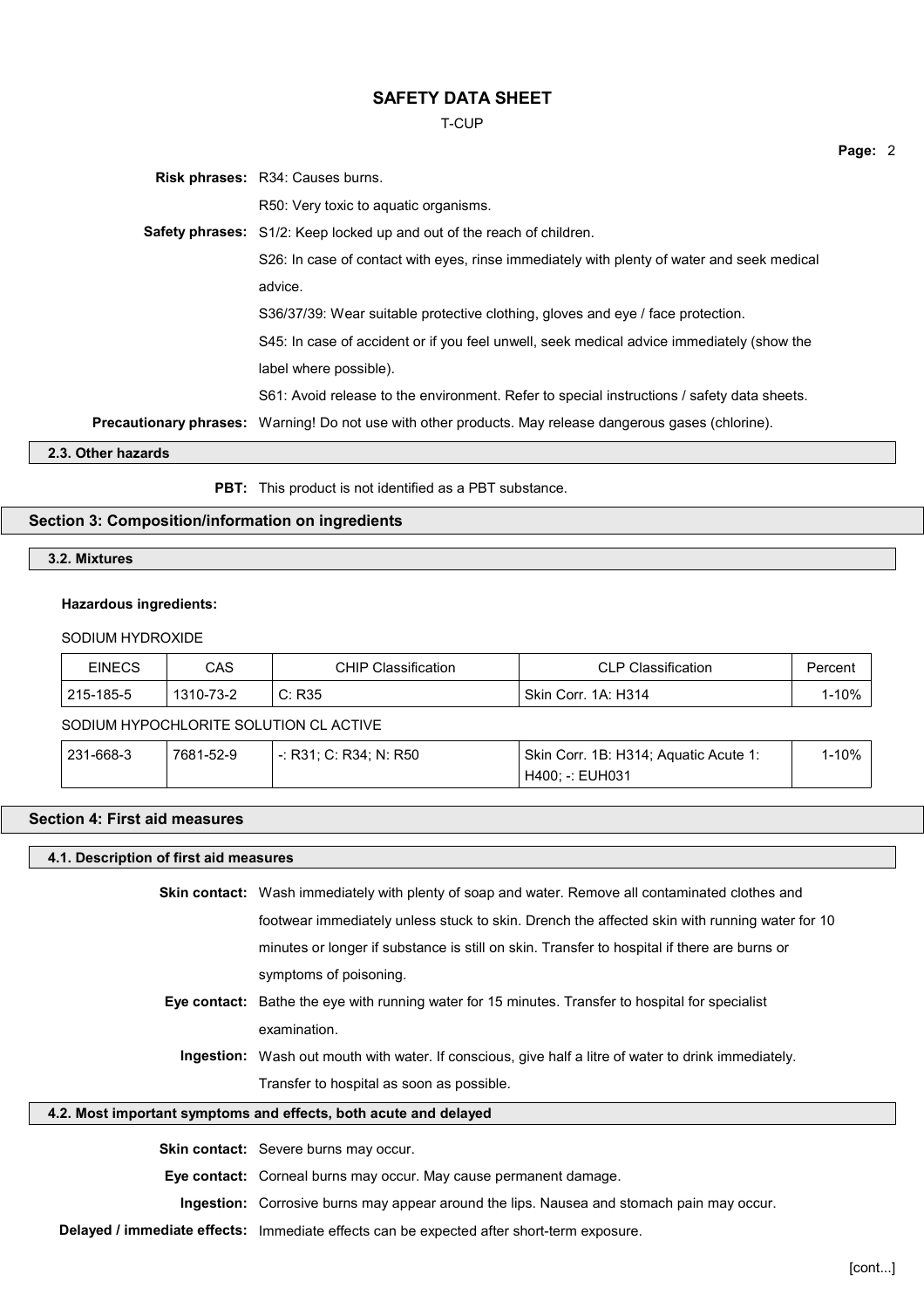### T-CUP

**Page:** 3

### **4.3. Indication of any immediate medical attention and special treatment needed**

**Immediate / special treatment:** Eye bathing equipment should be available on the premises.

### **Section 5: Fire-fighting measures**

#### **5.1. Extinguishing media**

**Extinguishing media:** Water.

### **5.2. Special hazards arising from the substance or mixture**

**Exposure hazards:** Corrosive.

### **5.3. Advice for fire-fighters**

**Advice for fire-fighters:** Wear self-contained breathing apparatus. Wear protective clothing to prevent contact with

skin and eyes.

### **Section 6: Accidental release measures**

## **6.1. Personal precautions, protective equipment and emergency procedures**

**Personal precautions:** Do not attempt to take action without suitable protective clothing - see section 8 of SDS. Turn

leaking containers leak-side up to prevent the escape of liquid.

### **6.2. Environmental precautions**

**Environmental precautions:** Do not discharge into drains or rivers.

#### **6.3. Methods and material for containment and cleaning up**

**Clean-up procedures:** Transfer to a closable, labelled salvage container for disposal by an appropriate method.

## **6.4. Reference to other sections**

**Reference to other sections:** Refer to section 8 of SDS.

### **Section 7: Handling and storage**

#### **7.1. Precautions for safe handling**

#### **7.2. Conditions for safe storage, including any incompatibilities**

**Storage conditions:** Store in cool, well ventilated area.

**Suitable packaging:** Polyethylene.

**7.3. Specific end use(s)**

**Specific end use(s):** No data available.

## **Section 8: Exposure controls/personal protection**

**8.1. Control parameters**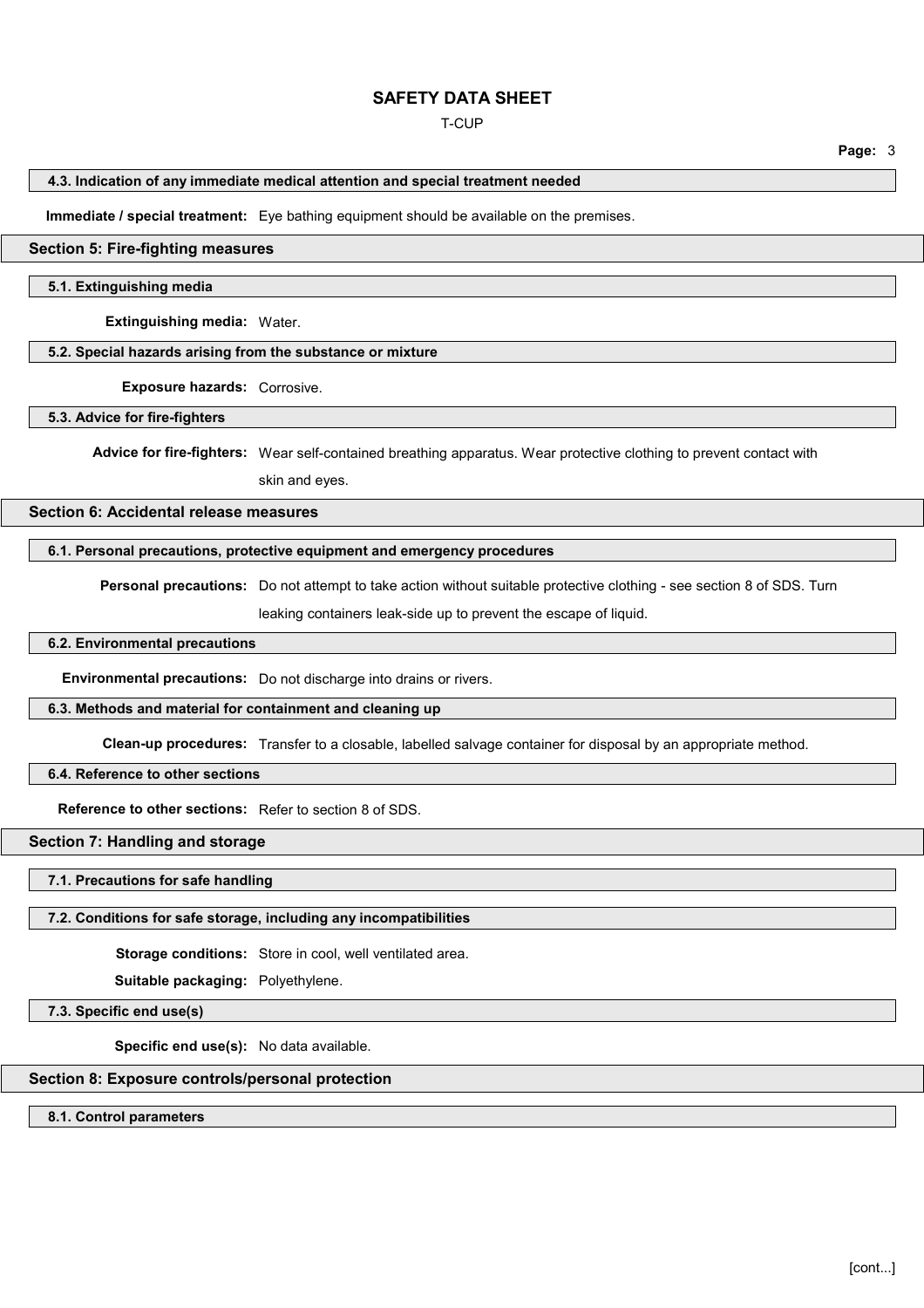### T-CUP

### **Hazardous ingredients:**

### **SODIUM HYDROXIDE**

### **Workplace exposure limits: Respirable dust Respirable dust**

| State | } hour TWA | 15 min. STEL | <b>8 hour TWA</b>        | 15 min. STEL             |
|-------|------------|--------------|--------------------------|--------------------------|
| UK    |            | $2$ mg/m $3$ | $\overline{\phantom{a}}$ | $\overline{\phantom{0}}$ |

## **SODIUM HYPOCHLORITE SOLUTION...100% CL ACTIVE**

UK 1.5mg/m3 - - -

### **8.1. DNEL/PNEC Values**

**DNEL / PNEC** No data available.

### **8.2. Exposure controls**

**Hand protection:** Gloves (alkali-resistant). Breakthrough time of the glove material > 1 hour.

**Eye protection:** Safety glasses with side-shields.

**Skin protection:** Alkali resistant protective clothing.

## **Section 9: Physical and chemical properties**

### **9.1. Information on basic physical and chemical properties**

| <b>State: Liquid</b>                                 |                                              |                        |
|------------------------------------------------------|----------------------------------------------|------------------------|
|                                                      | <b>Colour:</b> Pale yellow                   |                        |
|                                                      | <b>Odour:</b> Characteristic odour           |                        |
| <b>Evaporation rate: Moderate</b>                    |                                              |                        |
| <b>Solubility in water: Soluble</b>                  |                                              |                        |
|                                                      | <b>Viscosity: Non-viscous</b>                |                        |
| Boiling point/range°C: 100                           | Melting point/range°C: 0                     |                        |
| <b>Flammability limits %: lower:</b> Not applicable. |                                              | upper: Not applicable. |
| Flash point°C: Not applicable.                       | Part.coeff. n-octanol/water: Not applicable. |                        |
| Autoflammability°C: Not applicable.                  | Vapour pressure: Not applicable.             |                        |
| <b>Relative density: 1.08</b>                        |                                              | <b>pH: 13.5</b>        |
| VOC $q/l$ : 0                                        |                                              |                        |

**9.2. Other information**

**Other information:** No data available.

## **Section 10: Stability and reactivity**

**10.1. Reactivity**

**Reactivity:** Stable under recommended transport or storage conditions.

### **10.2. Chemical stability**

**Page:** 4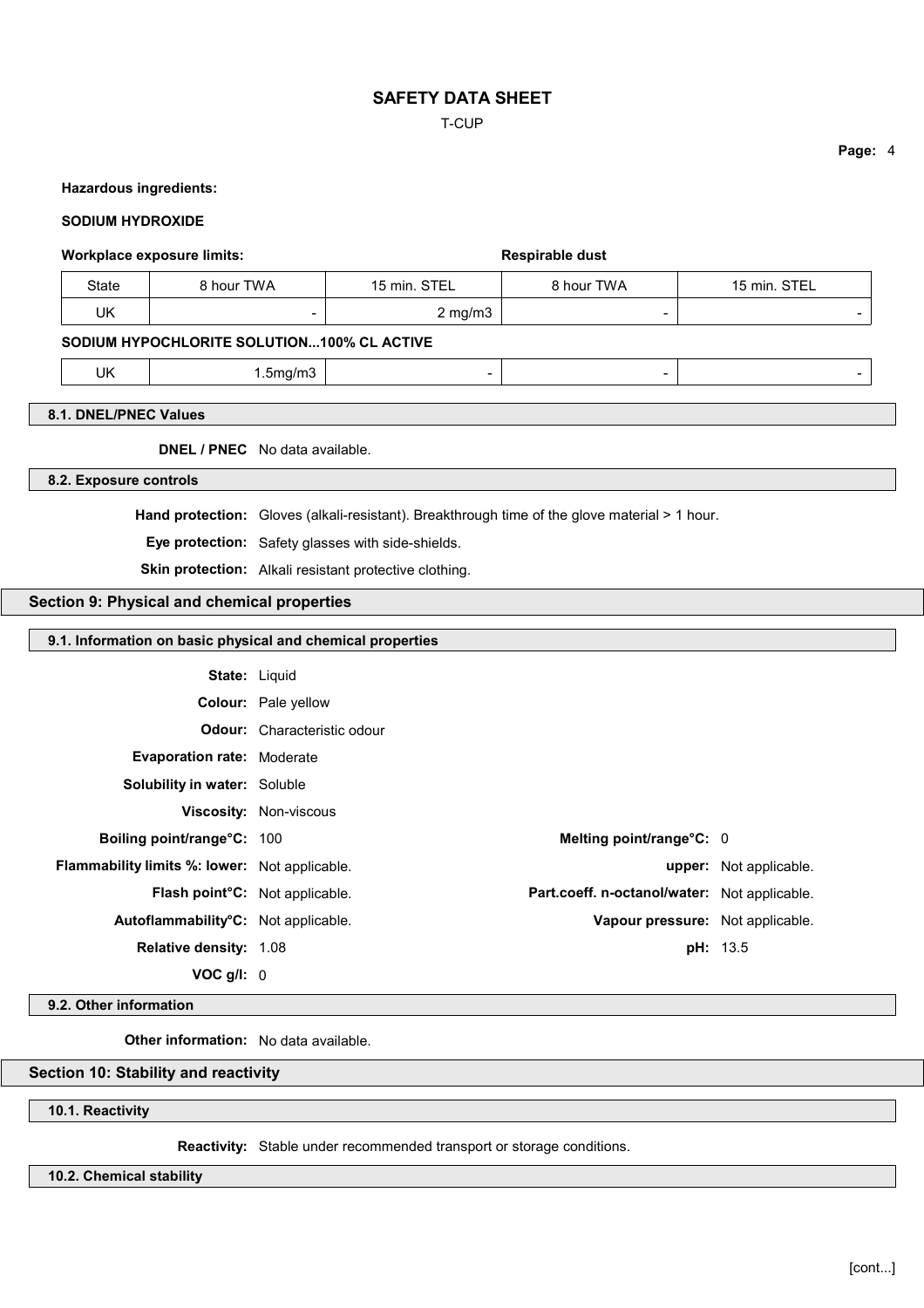### T-CUP

**Page:** 5

### **10.3. Possibility of hazardous reactions**

**Hazardous reactions:** Hazardous reactions will not occur under normal transport or storage conditions.

Decomposition may occur on exposure to conditions or materials listed below.

## **10.4. Conditions to avoid**

### **10.5. Incompatible materials**

**Materials to avoid:** Acids.

## **10.6. Hazardous decomposition products**

**Haz. decomp. products:** Contact with acids liberates toxic gas. In combustion emits toxic fumes.

#### **Section 11: Toxicological information**

### **11.1. Information on toxicological effects**

### **Hazardous ingredients:**

#### **SODIUM HYDROXIDE**

| <b>IPR</b> | <b>MUS</b> | LD50        | 40  | mg/kg |
|------------|------------|-------------|-----|-------|
| ORL        | <b>RBT</b> | <b>LDLO</b> | 500 | mg/kg |

#### **SODIUM HYPOCHLORITE SOLUTION...100% CL ACTIVE**

|  | ORL<br>. .<br>↘ | ∟ບວ∪<br>$- - -$ | ---<br>'5เ<br>$\cdot$ $\cdot$ $\cdot$ | $^{\prime}$ N ( |
|--|-----------------|-----------------|---------------------------------------|-----------------|
|--|-----------------|-----------------|---------------------------------------|-----------------|

### **Relevant effects for mixture:**

| Effect      | Route       | <b>Basis</b>             |
|-------------|-------------|--------------------------|
| Corrosivity | OPT INH DRM | calculated<br>Hazardous: |

**Symptoms / routes of exposure**

**Skin contact:** Severe burns may occur.

**Eye contact:** Corneal burns may occur. May cause permanent damage.

**Ingestion:** Corrosive burns may appear around the lips. Nausea and stomach pain may occur.

**Delayed / immediate effects:** Immediate effects can be expected after short-term exposure.

### **Section 12: Ecological information**

**12.1. Toxicity**

## **Hazardous ingredients:**

## **SODIUM HYPOCHLORITE SOLUTION...100% CL ACTIVE**

- LC100 1 mg/l

## **12.2. Persistence and degradability**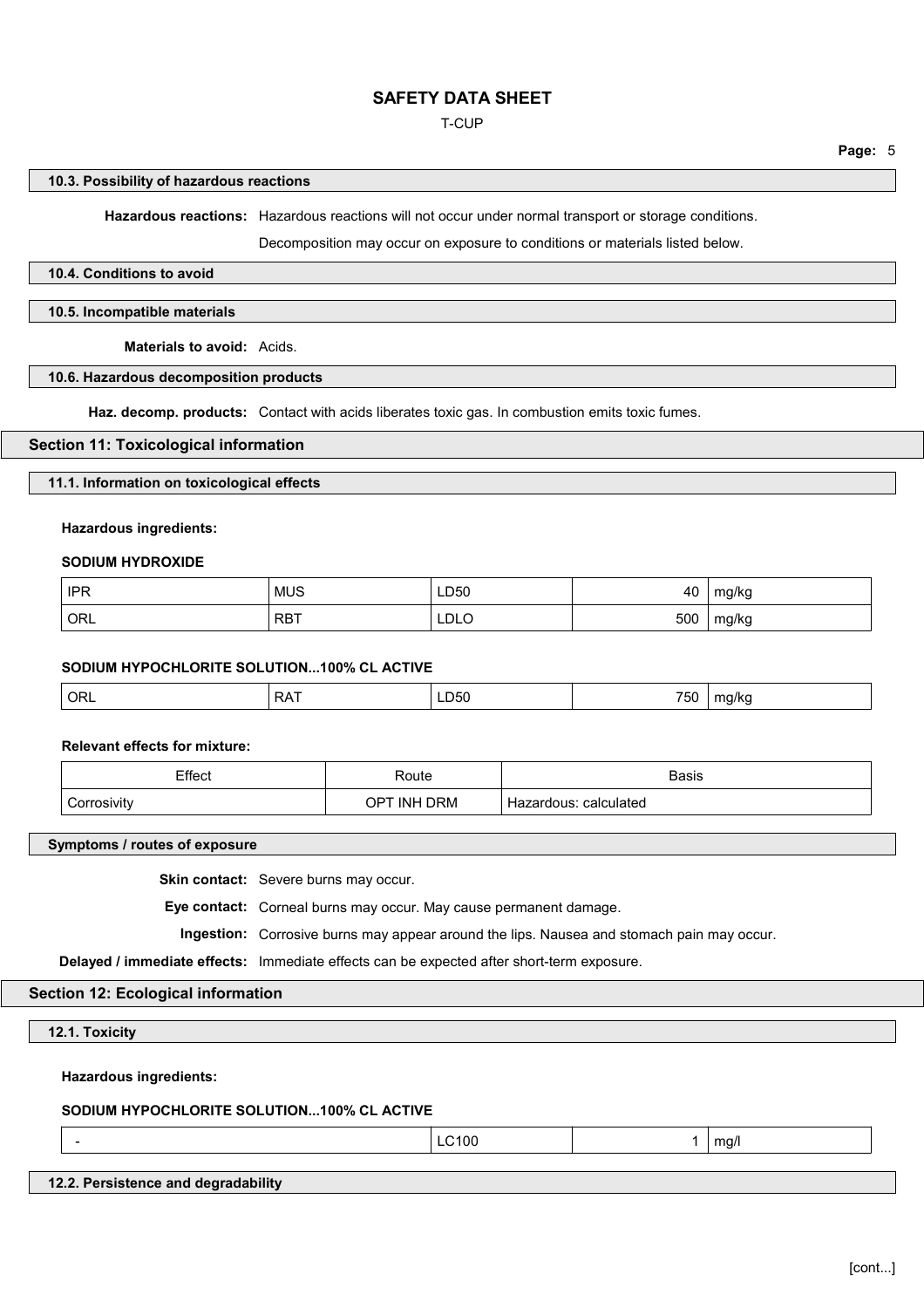T-CUP

**Page:** 6

#### **12.3. Bioaccumulative potential**

### **Bioaccumulative potential:** No bioaccumulation potential.

### **12.4. Mobility in soil**

**Mobility:** Soluble in water.

## **12.5. Results of PBT and vPvB assessment**

**PBT identification:** This product is not identified as a PBT substance.

**12.6. Other adverse effects**

### **Section 13: Disposal considerations**

**13.1. Waste treatment methods**

**Disposal of packaging:** Dispose of as normal industrial waste.

**NB:** The user's attention is drawn to the possible existence of regional or national regulations

regarding disposal.

### **Section 14: Transport information**

**14.1. UN number**

**UN number:** UN1719

**14.2. UN proper shipping name**

**Shipping name:** CAUSTIC ALKALI LIQUID, N.O.S.

(SODIUM HYDROXIDE 5 %)

## **14.3. Transport hazard class(es)**

**Transport class:** 8

**14.4. Packing group**

**Packing group:** II

## **14.5. Environmental hazards**

**Environmentally hazardous:** Yes **Marine pollutant:** No

**14.6. Special precautions for user**

**Special precautions:** No special precautions.

**Tunnel code:** E

**Transport category:** 2

### **Section 15: Regulatory information**

### **15.1. Safety, health and environmental regulations/legislation specific for the substance or mixture**

**15.2. Chemical Safety Assessment**

**Chemical safety assessment:** A chemical safety assessment has not been carried out for the substance or the mixture by